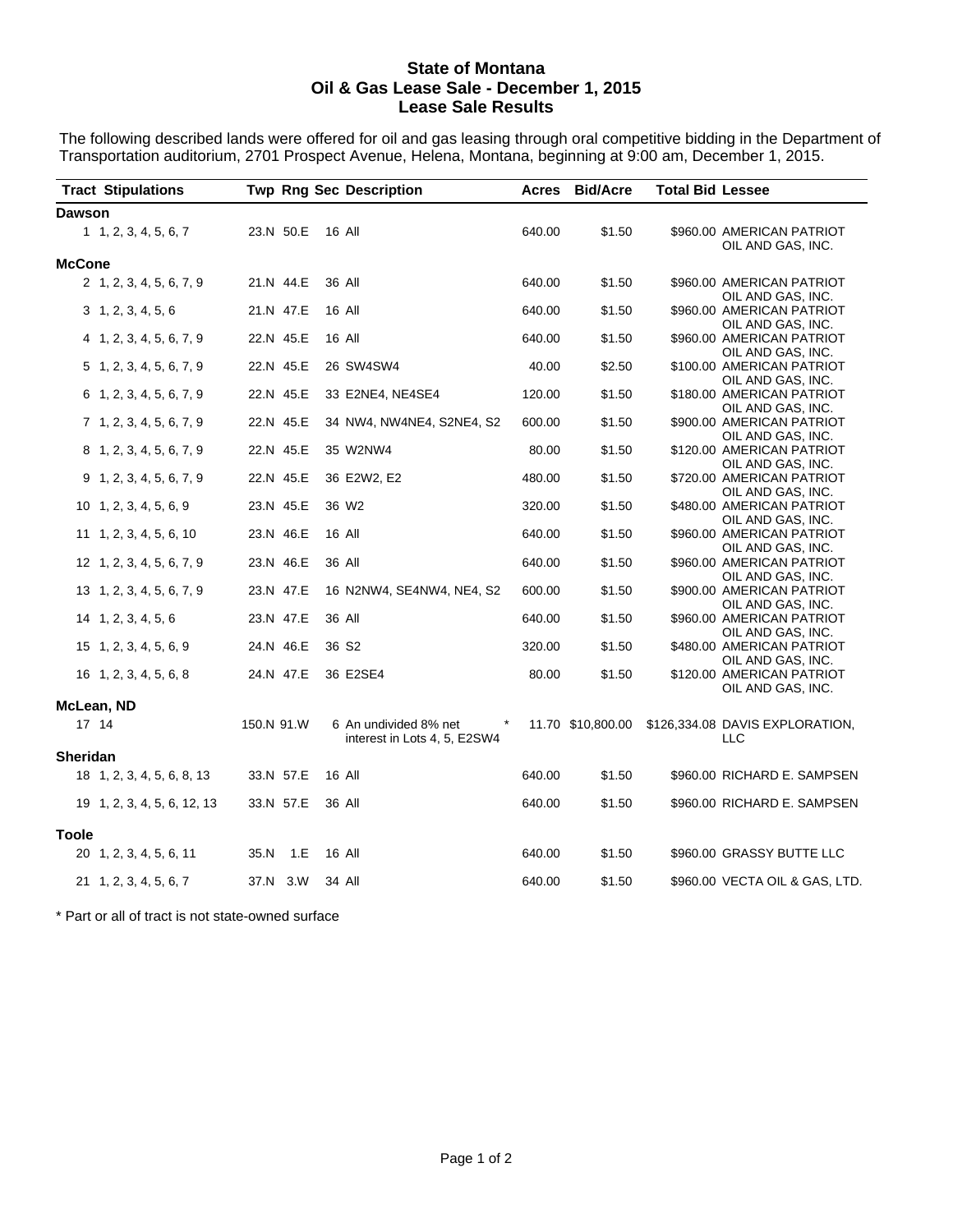## **Summary by Lessor**

|                                             | <b>Total Acres</b> | <b>Total Tracts</b> |
|---------------------------------------------|--------------------|---------------------|
| Dept Fish, Wildlife and Parks               | 11 70              |                     |
| Dept. of Natural Resources and Conservation | 9.680.00           | 20                  |

# **Oil and Gas Lease Sale Summary**

| <b>Total Tracts</b>         | 21           |
|-----------------------------|--------------|
| <b>Total Acres</b>          | 9.691.70     |
| <b>Total Bid Revenue</b>    | \$140,894.08 |
| <b>Average Bid Per Acre</b> | \$14.54      |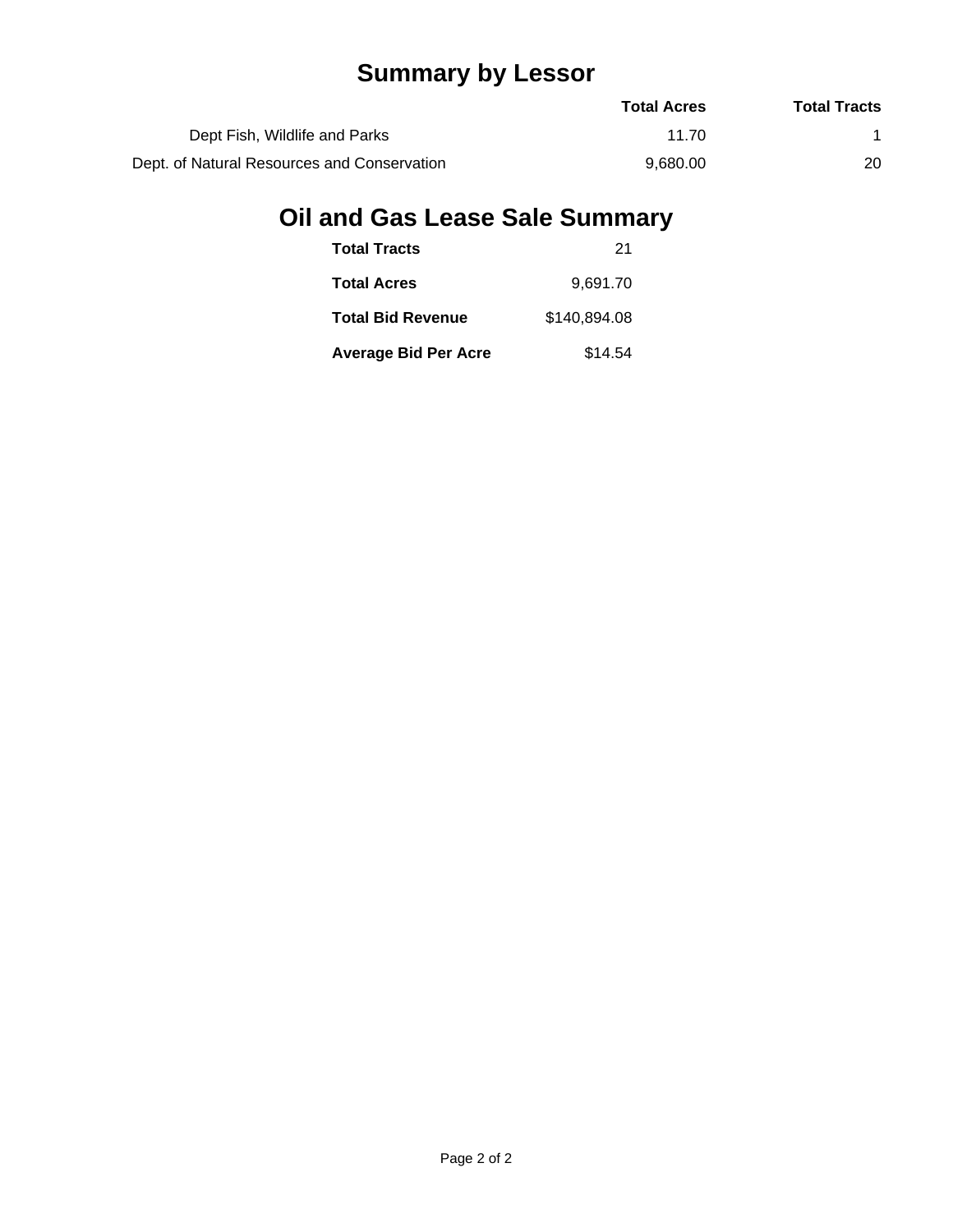#### **State of Montana Oil & Gas Lease Sale - December 1, 2015 Stipulations**

- 1 Lessee shall notify and obtain approval from the Department's Trust Land Management Division (TLMD) prior to constructing well pads, roads, power lines, and related facilities that may require surface disturbance on the tract. Lessee shall comply with any mitigation measures stipulated in TLMD's approval.
- 2 Prior to the drilling of any well on or into the lease premises, lessee shall send one copy of the well prognosis, including Form 22 "Application for Permit" to the Department's Trust Land Management Division (TLMD). After a well is drilled and completed, lessee shall send one copy of all logs run, Form 4A "Completion Report", and geologic report to TLMD. A copy of Form 2 "Sundry Notice and Report of Wells" or other appropriate Board of Oil and Gas Conservation form shall be sent to TLMD whenever any subsequent change in well status or operator is intended or has occurred. Lessee shall also notify and obtain approval from the TLMD prior to plugging a well on the lease premises.

Issuance of this lease in no way commits the Land Board to approval of coal bed methane production on this lease. Any coal bed methane extraction wells would require subsequent review and approval by the board.

- 3 The TLMD will complete an initial review for cultural resources and, where applicable, paleontological resources of the area intended for disturbance and may require a resources inventory. Based on the results of the inventory, the TLMD may restrict surface activity for the purpose of protecting significant resources located on the lease premises.
- 4 The lessee shall be responsible for controlling any noxious weeds introduced by lessee's activity on State-owned land and shall prevent or eradicate the spread of those noxious weeds onto land adjoining the lease premises. The lessee's methods of control shall be reviewed and approved by the Department's Unit Office that has jurisdiction for that locale.
- 5 The definitions of "oil" and "gas" provided in 82-1-111, MCA, do not apply to this lease for royalty calculation purposes.
- 6 If the State does not own the surface, the lessee must contact the owner of the surface in writing at least 30 days prior to any surface activity. A copy of the correspondence shall be sent to TLMD.
- 7 Due to unstable soil conditions on this tract and/or topography that is rough and/or steep, surface use may be restricted or denied. Seismic activity may be restricted to poltershots.
- 8 The lessee is responsible to pay for all damages, including penalties and charges assessed by the USDA-CFSA on CRP lands, as a result of drilling and production on the tract.
- 9 This lease is located within designated sage grouse general habitat. Proposed activities are subject to, and shall comply with, all provisions, stipulations and mitigation requirements of the Montana Sage Grouse Habitat Conservation Strategy, as implemented by Governor's Executive Orders 10-2014, 12-2015, and amendments thereto. Contact the TLMD prior to preparing a project proposal.
- 10 This lease is located within designated sage grouse core habitat. Proposed activities are subject to, and shall comply with, all provisions, stipulations and mitigation requirements of the Montana Sage Grouse Habitat Conservation Strategy, as implemented by Governor's Executive Orders 10-2014, 12-2015, and amendments thereto. Contact the TLMD prior to preparing a project proposal.
- 11 This tract has (an) existing well(s) and related facilities. The lessee has 45 days from the effective date of this lease to determine whether or not to assume responsibility from the former lessee for the well(s) and any existing facilities. The lessee may not enter the well(s) until a change of operator has been filed with, and approved by, the Board of Oil and Gas Conservation. The(se) well(s) must be returned to commercial production or plugged and the well site(s) reclaimed within 18 months from the effective date of this lease.
- 12 Due to existing surface uses (such as center pivots, wheel lines, etc.) development on this tract may be restricted.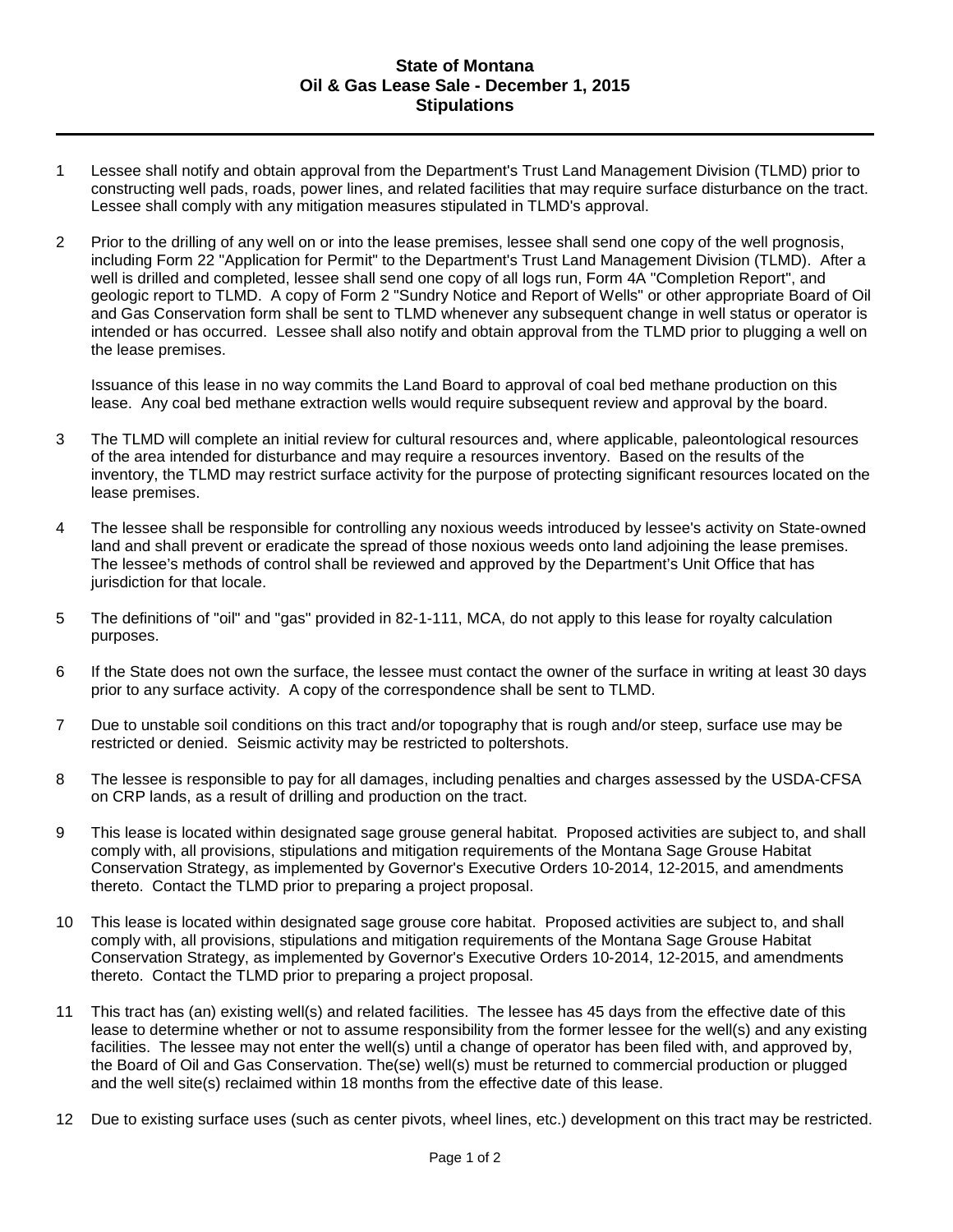- 13 If whooping cranes are observed on-site, construction and/or maintenance activities shall be suspended until birds leave the area.
- 14 The following four wells have been drilled and completed in the spacing unit and the lessee's interest in these four wells is subject to a 50% risk penalty pursuant to NDCC 38-08-08.3.b: Peterson 6-5-4HQ, Peterson 6-5-4HD, Peterson 6-5-4HC, and Peterson 6-5-4HZL.

The Department may receive election-to-participate notices for the following four proposed wells prior to the issuance of this lease: North Segment 6-5-4HA, North Segment 6-5-4HW, North Segment 6-5-4HB, and North Segment 6-5-4HY. If received, the lessee shall elect whether to participate in the drilling operations for any or all of the proposed wells by December 18, 2015, or within 30 days of the Department's receipt of election notices, whichever is later.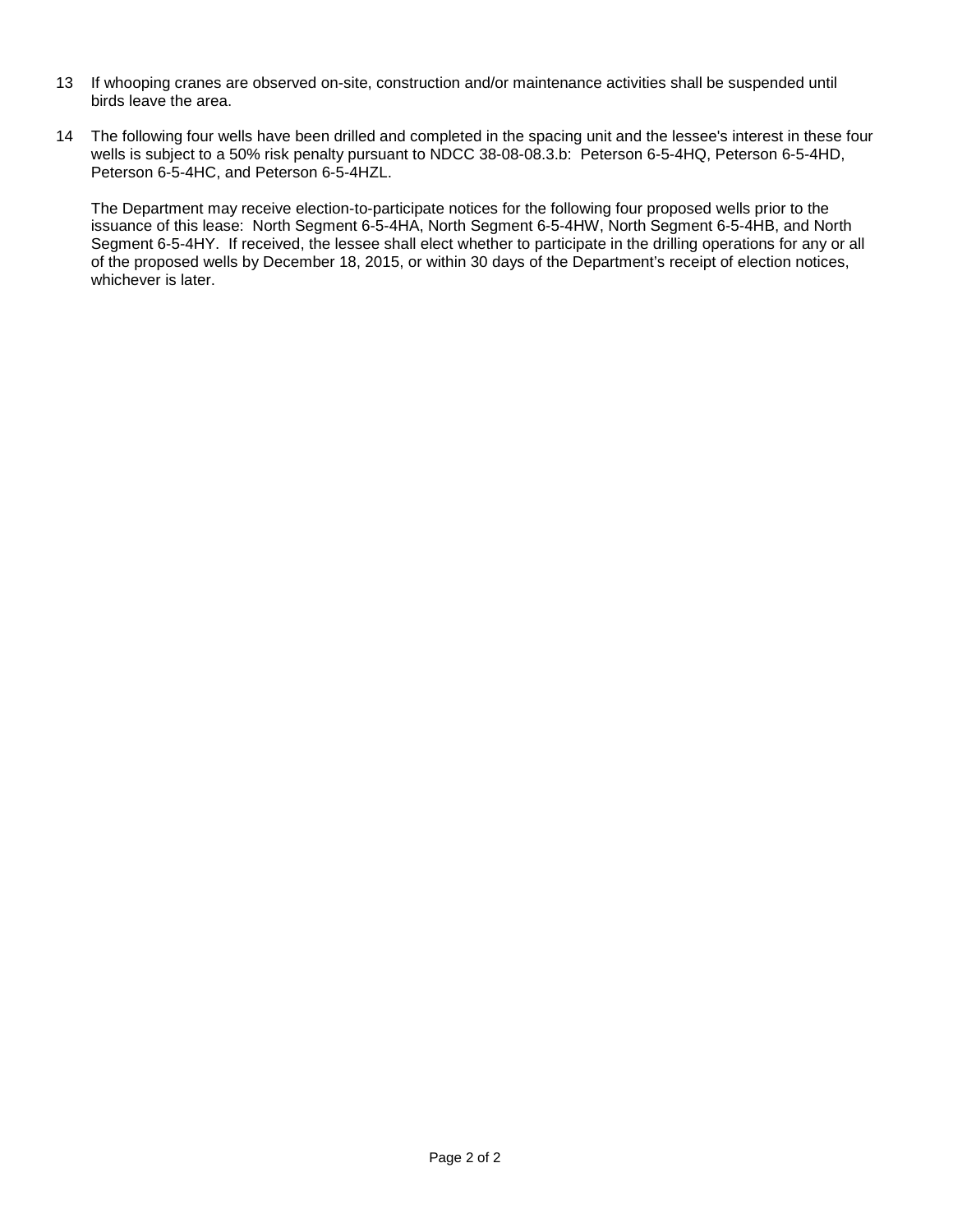#### **State of Montana Oil & Gas Lease Sale - December 1, 2015 Applicant List**

|                 |                    |     |        | <b>Tract Twp Rng Sec Description</b>         |  | <b>Acres Applicant</b>                    |  |  |
|-----------------|--------------------|-----|--------|----------------------------------------------|--|-------------------------------------------|--|--|
| <b>Dawson</b>   |                    |     |        |                                              |  |                                           |  |  |
|                 | 1 23.N 50.E 16 All |     |        |                                              |  | 640.00 AMERICAN PATRIOT OIL AND GAS, INC. |  |  |
| <b>McCone</b>   |                    |     |        |                                              |  |                                           |  |  |
|                 | 2 21.N 44.E        |     | 36 All |                                              |  | 640.00 AMERICAN PATRIOT OIL AND GAS, INC. |  |  |
|                 | 3 21.N 47.E        |     | 16 All |                                              |  | 640.00 AMERICAN PATRIOT OIL AND GAS, INC. |  |  |
|                 | 4 22.N 45.E        |     | 16 All |                                              |  | 640.00 AMERICAN PATRIOT OIL AND GAS, INC. |  |  |
|                 | 5 22.N 45.E        |     |        | 26 SW4SW4                                    |  | 40.00 AMERICAN PATRIOT OIL AND GAS, INC.  |  |  |
|                 |                    |     |        | 6 22.N 45.E 33 E2NE4, NE4SE4                 |  | 120.00 AMERICAN PATRIOT OIL AND GAS, INC. |  |  |
|                 |                    |     |        | 7 22.N 45.E 34 NW4, NW4NE4, S2NE4, S2        |  | 600.00 AMERICAN PATRIOT OIL AND GAS, INC. |  |  |
|                 | 8 22.N 45.E        |     |        | 35 W2NW4                                     |  | 80.00 AMERICAN PATRIOT OIL AND GAS, INC.  |  |  |
|                 | 9 22.N 45.E        |     |        | 36 E2W2, E2                                  |  | 480.00 AMERICAN PATRIOT OIL AND GAS, INC. |  |  |
|                 | 10 23.N 45.E       |     |        | 36 W <sub>2</sub>                            |  | 320.00 AMERICAN PATRIOT OIL AND GAS, INC. |  |  |
|                 | 11 23.N 46.E       |     | 16 All |                                              |  | 640.00 AMERICAN PATRIOT OIL AND GAS, INC. |  |  |
|                 | 12 23.N 46.E       |     | 36 All |                                              |  | 640.00 AMERICAN PATRIOT OIL AND GAS, INC. |  |  |
|                 | 13 23.N 47.E       |     |        | 16 N2NW4, SE4NW4, NE4, S2                    |  | 600.00 AMERICAN PATRIOT OIL AND GAS, INC. |  |  |
|                 | 14 23.N 47.E       |     | 36 All |                                              |  | 640.00 AMERICAN PATRIOT OIL AND GAS, INC. |  |  |
|                 | 15 24.N 46.E       |     | 36 S2  |                                              |  | 320.00 AMERICAN PATRIOT OIL AND GAS, INC. |  |  |
|                 | 16 24.N 47.E       |     |        | 36 E2SE4                                     |  | 80.00 AMERICAN PATRIOT OIL AND GAS, INC.  |  |  |
| McLean, ND      |                    |     |        |                                              |  |                                           |  |  |
|                 | 17 150, 91.W       |     |        | 6 An undivided 8% net interest in Lots 4, 5, |  | 11.70 DEPT OF FISH WILDLIFE & PARKS       |  |  |
|                 | N                  |     |        | E2SW4                                        |  |                                           |  |  |
| <b>Sheridan</b> |                    |     |        |                                              |  |                                           |  |  |
|                 | 18 33.N 57.E       |     | 16 All |                                              |  | 640.00 SAMPSEN, RICHARD E.                |  |  |
|                 | 19 33.N 57.E       |     | 36 All |                                              |  | 640.00 SAMPSEN, RICHARD E.                |  |  |
| <b>Toole</b>    |                    |     |        |                                              |  |                                           |  |  |
|                 | 20 35.N            | 1.E | 16 All |                                              |  | 640.00 GRASSY BUTTE LLC                   |  |  |
|                 | 21 37.N            | 3.W | 34 All |                                              |  | 640.00 VECTA OIL & GAS, LTD.              |  |  |
|                 |                    |     |        |                                              |  |                                           |  |  |